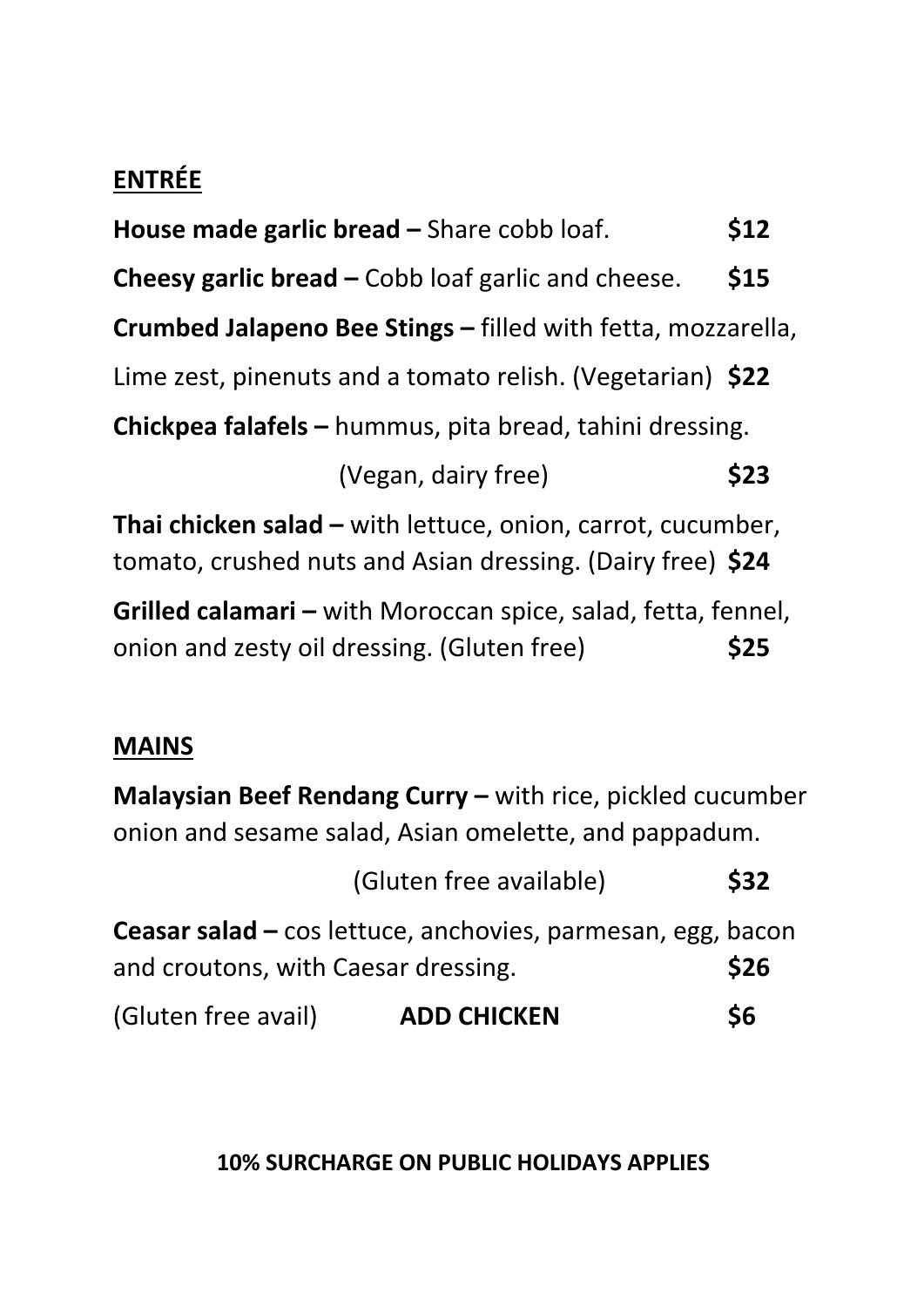## **MAINS CONTINUED**

**Grilled Tassie Salmon 2 ways –** Fillet and patty, with fennel walnut red onion and tomato salad, herb mayo and lemon oil dressing. **\$36**

**Vegan rissoles –** with hummus, tomato, onion, cucumber, carrot, salad leaves, gravy and chips. (Vegan, gluten free)**\$28**

**Chick pea curry -** with rice, roti bread, cucumber tomato onion salad, chilli and coriander. (Vegan, DF, GFA). **\$30**

**Prawn risotto –** rice, onion, peas, garlic wine and parmesan.

(Gluten free available, Dairy free available). **\$32**

**Beer batter fish and chips –** Flathead fillets served with chips and salad, tartare sauce (Gluten Free Available). **\$27**

**Chicken Parmigiana –** Country Club traditional parma with ham, Napoli sauce and three cheese mix. Chips and salad. **\$26**

**Porterhouse steak** your choice sauce, either mushroom, pepper or garlic butter, chips & salad or veggies. (Gluten free avail) **\$40**

**Veal Schnitzel –** with salad and chips or vegetables. **\$26**

**Beef Burger –** with lettuce, tomato, bacon, cheese, pickles, aioli and chips. **\$27**

**Chicken burger –** lettuce, tomato pickles, aioli and chips. **\$27**

**Veggie burger –** lettuce, tomato, pickles, aioli and chips. **\$28**

#### **10% SURCHARGE ON PUBLIC HOLIDAYS APPLIES**